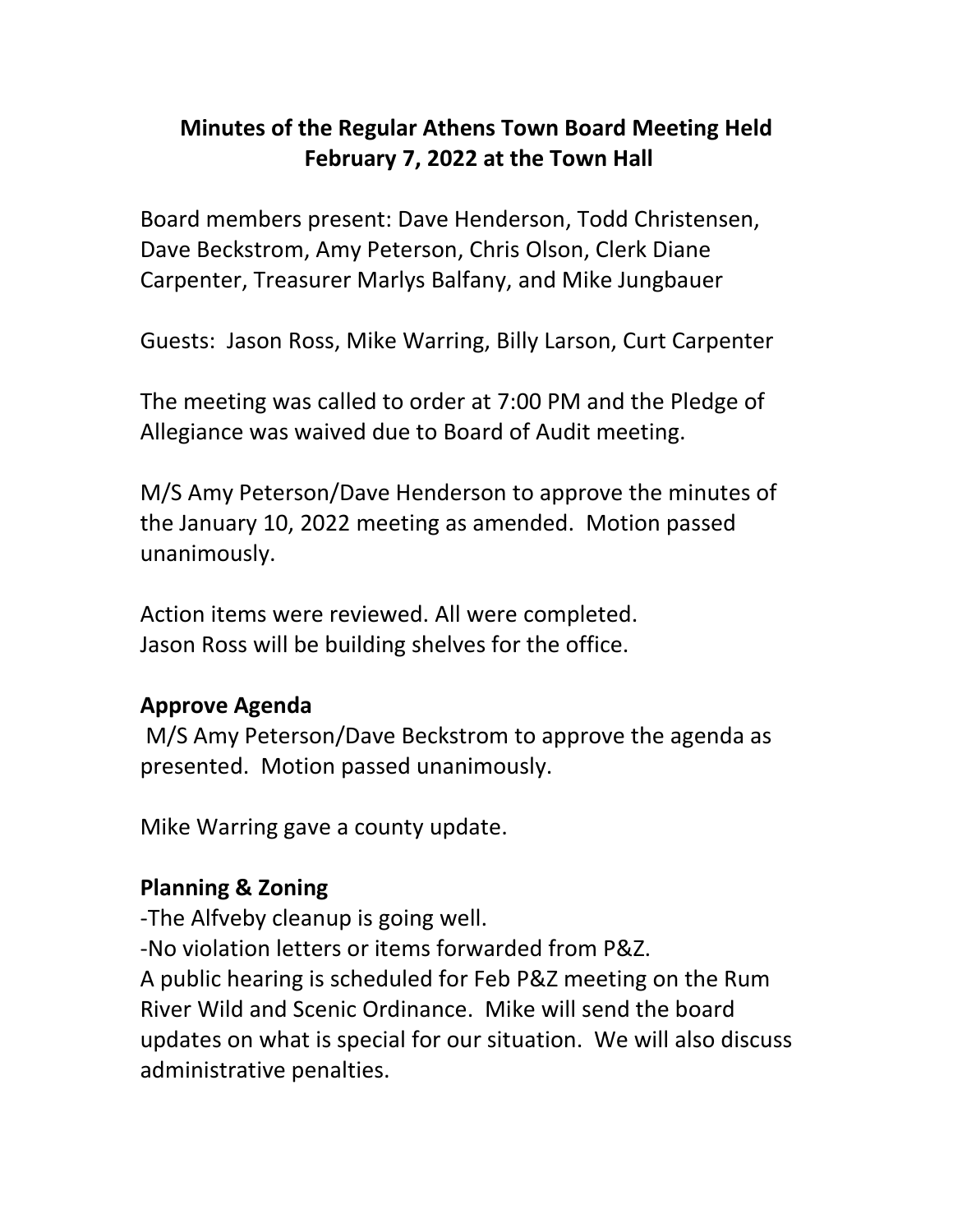## **Roads**

-Roads are in good winter condition, with plowing and sanding continuing.

#### **Fire**

-No fire update.

#### **Parks**

-The balance in the park fund is 59,019.58. -No additional report.

## **Clerk's Report**

- The annual meeting was posted for March 8, 2022 at 7 PM. -The Board of Review and Appeals will be held at the town hall on Monday, April 18, 2022 at 7PM.

-All reports for the Board of Audit meeting were completed.

#### **Treasurer's Report**

M/S Dave Henderson Amy Peterson to approve the Treasurer's Report, Claims List for Approval, and Net Pay Account Distribution Report & IRS (checks 7567-7604 totaling 39,695.73). Motion passed unanimously.

-The treasurer and the clerk are in balance.

-Marlys gave a budget update.

-We will keep the levy flat for 2022 annual meeting even with the fire increase. Marlys has just made adjustments in account allotments.

M/S Todd Christensen/Amy Peterson to adjourn the meeting at 7:26 PM. Motion passed unanimously.